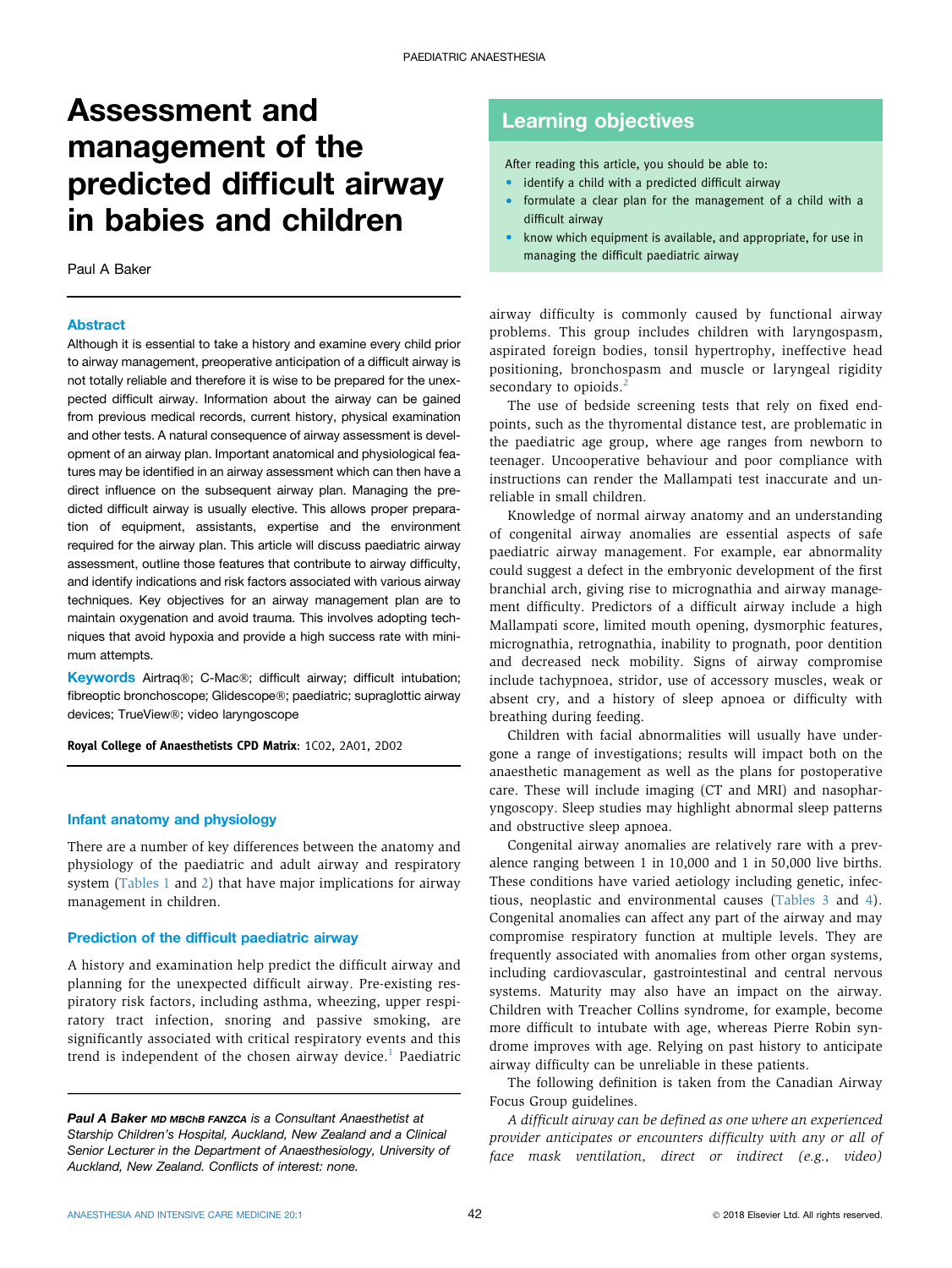# <span id="page-1-0"></span>Anatomical features of the paediatric airway

#### **Infant** Practical implications **Contractive Contractive Contractive Contractive Practical implications**

| Head                     | Large in proportion to the rest of the body                                                                                       | Head positioning for intubation         |  |
|--------------------------|-----------------------------------------------------------------------------------------------------------------------------------|-----------------------------------------|--|
| Oral cavity              | Grows in first year with mandible and teeth growth<br>Accounts for infant intubation difficulty                                   |                                         |  |
| Face                     | Proportionally small in neonates due to absent paranasal sinuses                                                                  |                                         |  |
| Tongue shape             | Neonatal tongue is flat with minimal lateral mobility                                                                             |                                         |  |
| Tongue size              | Large relative to small oral cavity                                                                                               | Obstruct early, oral airway useful      |  |
| Larynx appearance        | Cephalad anterior, loosely embedded in surrounding structures                                                                     | Easily moved with external manipulation |  |
| Larynx position          | Neonates (C2/C3), Descends to C5 after 2 years.                                                                                   |                                         |  |
| Larynx shape             | Conical in neonates, cylindrical in older child                                                                                   |                                         |  |
| Vocal cords              | Shorter in neonate (50% of anterior glottis), 66% in older child                                                                  |                                         |  |
| Epiglottis               | $<$ 4 months level C1-3. Long, floppy, narrow and omega shaped                                                                    | Straight-bladed laryngoscope useful     |  |
|                          | $>6$ months level C3-4 (cf adult C3-6)                                                                                            |                                         |  |
|                          | Hard and narrow in older patients                                                                                                 |                                         |  |
|                          | Large and omega shaped                                                                                                            |                                         |  |
| Narrowest part of airway | Cricoid ring in child cf. laryngeal inlet in adult glottis                                                                        | Uncuffed tubes more commonly used       |  |
| Hyoid bone               | Prominent                                                                                                                         | Easily mistaken for thyroid cartilage   |  |
| Cricothyroid membrane    | Small (neonate $2.6 \times 3.0$ mm)                                                                                               | Difficult cricothyroidotomy             |  |
|                          |                                                                                                                                   | Surgical cricothyroidotomy with         |  |
|                          |                                                                                                                                   | tracheal tube contraindicated           |  |
| Cricoid ring             | Functionally narrowest part of neonatal airway                                                                                    |                                         |  |
|                          | Ellipsoid shape, mucosal layer susceptible to trauma                                                                              |                                         |  |
| Trachea length           | 5 cm in newborn, 8 cm at 1 year, 0-2 years 5.4 cm,                                                                                | Bronchial intubation more common        |  |
|                          | 2-4 years 6.4 cm, 4-6 years 7.2 cm, 6-8 years 8.2 cm                                                                              |                                         |  |
| Carina                   | T <sub>2</sub> in newborn and T <sub>4</sub> at 1 year                                                                            |                                         |  |
|                          | From birth to adolescence, tracheal length doubles, tracheal diameter trebles and tracheal cross-sectional area increases sixfold |                                         |  |

### Table 1

laryngoscopy, tracheal intubation, supraglottic device use, or surgical airway.<sup>[3](#page-9-0)</sup>

Airway assessment should include every aspect of the airway. If more than one aspect of airway management is concerning, the risk increases and a suitable airway plan should be designed.<sup>[4](#page-9-0)</sup> Appropriate equipment and assistance needs to be in place and the team need to be aware of the airway plan. A difficult intubation trolley should always be immediately available ([Table 5\)](#page-5-0). Lists of recommended equipment for the anticipated and unanticipated difficult intubation in children have been produced. Specific equipment lists can also be devised depending on local preference and requirements. Equipment choice is based on the principles of standardization (to avoid duplication and clutter), redundancy (to provide back-up), and a culture of safety to ensure safe functional equipment at all times.

| Physiological features of the paediatric airway                             |                                                                                                                   |  |  |  |
|-----------------------------------------------------------------------------|-------------------------------------------------------------------------------------------------------------------|--|--|--|
| High metabolic rate,<br>$7-9$ ml/kg/min                                     | Rapid oxygen desaturation<br>with apnoea or obstruction                                                           |  |  |  |
| Closing capacity relatively high                                            | Rapid oxygen desaturation<br>with apnoea or obstruction                                                           |  |  |  |
| <b>Functional residual</b><br>capacity (FRC) low<br>Diaphragmatic breathers | Rapid oxygen desaturation<br>with apnoea or obstruction<br>Diaphragmatic splinting will<br>compromise ventilation |  |  |  |

# **Preparation**

An oral sedative can be useful in the anxious child provided there is no sign of imminent airway obstruction. In some circumstances,  $H_2$ -blocking drugs and metoclopramide should be considered to mitigate gastro-oesophageal reflux and aspiration. Anticholinergics are occasionally used to decrease secretions and the chance of laryngospasm.

#### Induction and maintenance of anaesthesia

The safest way to manage a difficult airway is with an awake child. This may not be practical in the uncooperative paediatric patient, but variants of this technique can be used in neonates and infants. Insertion of a supraglottic airway (SGA) is a safe technique for early establishment of an airway in an awake neonate. This technique avoids hypoxia during induction of anaesthesia and has been successfully used in patients with Pierre Robin syndrome and Treacher Collins syndrome. Following application of local anaesthetic, the SGA is inserted, and the neonate then receives a gas induction followed by tracheal intubation with an ultrathin, flexible bronchoscope and an appropriate size tracheal tube.<sup>[5](#page-9-0)</sup> Older children may be able to cooperate for an awake fibreoptic intubation. The parents and child should be informed of the risks associated with the difficult airway, for example local trauma, airway swelling, bleeding, pain and possible failure of the airway management plan, which may lead to a tracheostomy in certain cases.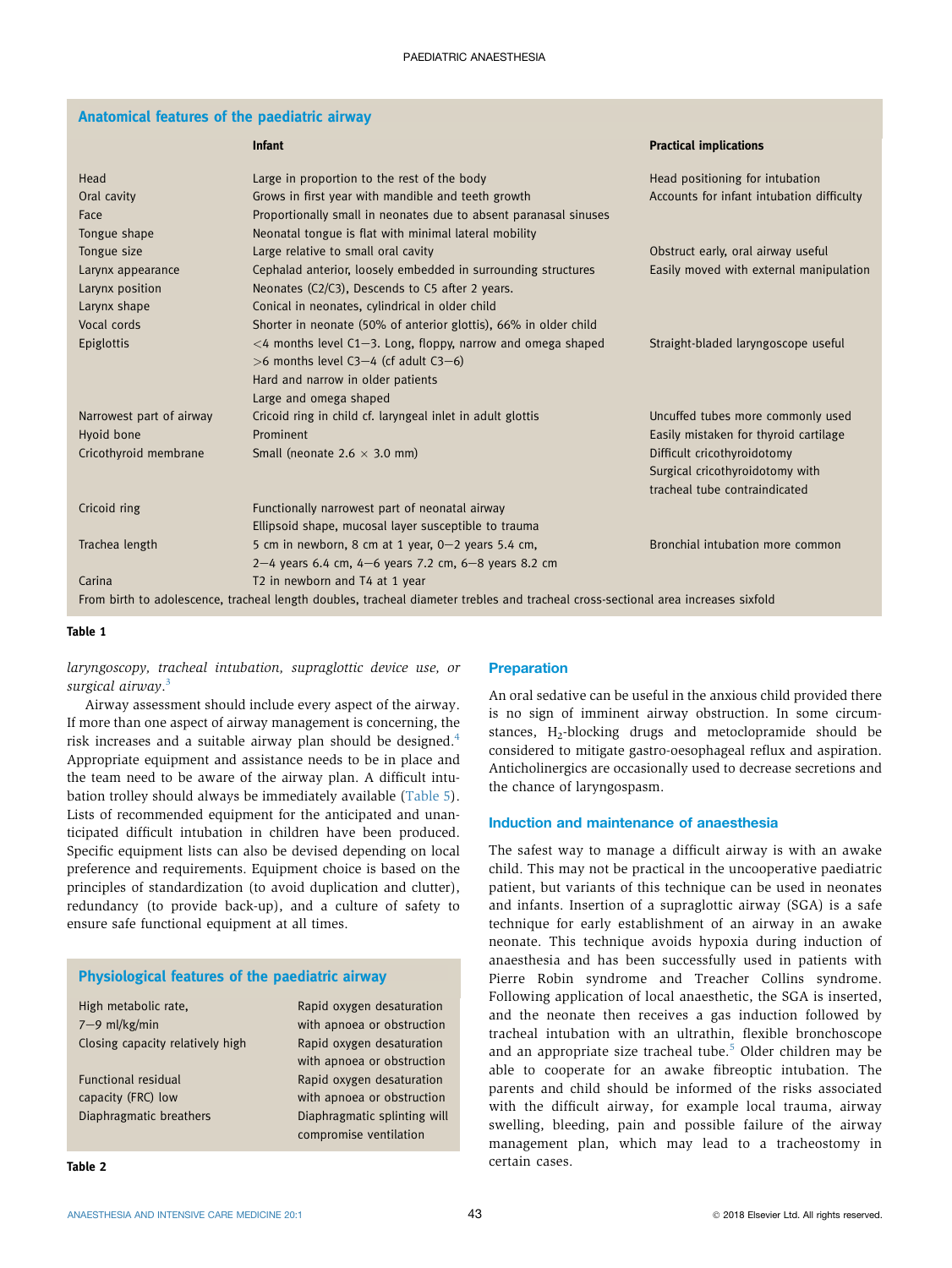<span id="page-2-0"></span>

| Anatomical approach to congenital airway anomalies |  |  |  |  |  |
|----------------------------------------------------|--|--|--|--|--|
|----------------------------------------------------|--|--|--|--|--|

| Anatomical<br>site         | <b>Condition</b>                                                                                                                          | <b>Anomalies</b>                                                                                                                                                                                                       | <b>Difficulty</b>                                                                |
|----------------------------|-------------------------------------------------------------------------------------------------------------------------------------------|------------------------------------------------------------------------------------------------------------------------------------------------------------------------------------------------------------------------|----------------------------------------------------------------------------------|
| Nasal<br>malformations     | CHARGE syndrome                                                                                                                           | Coloboma<br>Heart defect<br>Atresia of the choanae<br>Retarded growth<br>Genitourinary abnormalities<br>Ear defects                                                                                                    |                                                                                  |
|                            | Choanal atresia                                                                                                                           | If bilateral can cause severe<br>airway obstruction                                                                                                                                                                    | May require positioning<br>and an oropharyngeal<br>airway                        |
|                            | Crouzon syndrome                                                                                                                          | Maxillary hypoplasia, small<br>nasopharynx, proptosis, midface<br>retrofusion and craniosynostosis                                                                                                                     |                                                                                  |
|                            | Apert syndrome                                                                                                                            | Choanal atresia, midface hypoplasia,<br>saddle nose, high arched palate                                                                                                                                                |                                                                                  |
|                            | Piriform aperture stenosis                                                                                                                | Single central incisor, boney<br>overgrowth of the maxilla                                                                                                                                                             |                                                                                  |
|                            | Pfeiffer syndrome                                                                                                                         | Midface hypoplasia, vertebral fusion,<br>beaked nose, congenital<br>tracheal stenosis                                                                                                                                  | BMV, DTI                                                                         |
|                            | Nasal dermoid cyst, gliomas, encephalocoeles                                                                                              |                                                                                                                                                                                                                        | BMV, DL, DTI. Avoid nasal<br>intubation                                          |
| Neck and head<br>anomalies | Hydrocephalus, encephalocele and<br>mucopolysaccharidosis<br>Cervical spine instability seen in<br>Down's syndrome, mucopolysaccharidosis |                                                                                                                                                                                                                        | <b>BMV</b> difficulty<br>Access to DL<br>BMV, DL, DTI                            |
|                            | Neck anomalies including Klippel Feil syndrome                                                                                            | Congenital fusion of at least two<br>cervical vertebrae.                                                                                                                                                               | Progressive syndrome.<br>May present difficulty later<br>in life. DL, DTI        |
|                            | Goldenhaar syndrome                                                                                                                       | Usually unilateral. Facial, mandibular<br>and tongue anomalies                                                                                                                                                         | DL, BMV, DTI                                                                     |
|                            | Congenital neck tumours including teratomas<br>and cystic hygromas<br>Conjoined twins                                                     | Lesions can develop in utero causing<br>airway obstruction                                                                                                                                                             | May require an<br>EXIT procedure<br>Requires meticulous<br>planning. Positioning |
|                            | Congenital microstomia (Freeman-Sheldon and<br>Hallerman-Streiff and otopalatodigital syndromes)                                          |                                                                                                                                                                                                                        | DL and DTI difficult. May<br>require flexible bronchoscopy                       |
|                            | Macroglossia, haemangioma and lymphangioma,<br>lipid storage disease, neurofibromatosis and<br>Beckwith-Wiedemann, Down's syndrome        | Risk of airway obstruction, particularly<br>immediately after induction of anaesthesia.<br>If macroglossia, macrocephaly, cervical<br>and mandibular anomalies co-exist,<br>consider preparation for a surgical airway | BMV, DL, DTI                                                                     |
| Mandibular<br>hypoplasia   |                                                                                                                                           |                                                                                                                                                                                                                        |                                                                                  |

Table 3

Inhalational induction is well tolerated by most children. Special circumstances require modifications from the supine position. An inhalation induction for a child with a symptomatic mediastinal mass includes careful positioning to optimize breathing. This could involve a sitting position and a prolonged induction time. A carefully titrated intravenous (IV) induction using propofol and/or remifentanil with the aim of maintaining

BMV, bag mask ventilation; DTI, difficult tracheal intubation; DL, difficult laryngoscopy.

spontaneous ventilation may be also suitable, but great care should be taken to maintain spontaneous ventilation and avoid airway obstruction and awareness.

Neuromuscular blocking drugs (NMBDs) can be beneficial for patients with functional airway obstruction, such as laryngospasm, and muscle rigidity secondary to opioids. $<sup>2</sup>$  $<sup>2</sup>$  $<sup>2</sup>$  Mask venti-</sup> lation and tracheal intubation conditions may improve with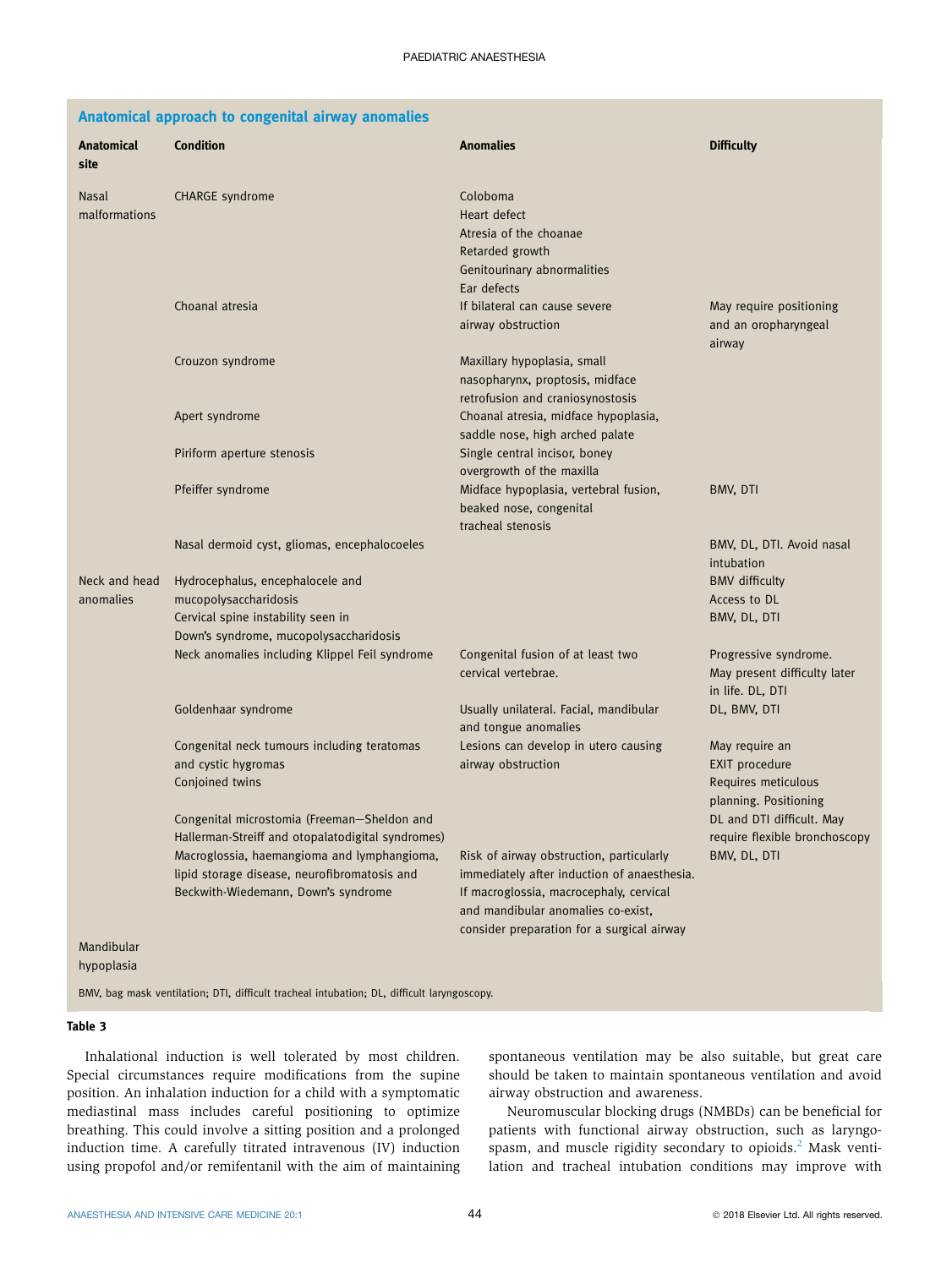# <span id="page-3-0"></span>Some conditions associated with difficulties in airway management

|                                                | <b>Syndrome/Condition</b>                                                                                                     | <b>Airway features</b>                                                                                                                                                                                                               | <b>Effect of increasing age</b>                                                                                             |
|------------------------------------------------|-------------------------------------------------------------------------------------------------------------------------------|--------------------------------------------------------------------------------------------------------------------------------------------------------------------------------------------------------------------------------------|-----------------------------------------------------------------------------------------------------------------------------|
| Congenital                                     |                                                                                                                               |                                                                                                                                                                                                                                      |                                                                                                                             |
| Craniofacial branchial<br>arch mal-development | Pierre Robin syndrome                                                                                                         | Cleft palate, micrognathia, glossoptosis                                                                                                                                                                                             | May improve with age                                                                                                        |
|                                                | Treacher Collins syndrome                                                                                                     | Micrognathia, aplastic zygoma, choanal atresia, microstomia,<br>cleft palate                                                                                                                                                         | May be more difficult with increasing age                                                                                   |
|                                                |                                                                                                                               | SGA placement under local anaesthetic and flexible<br>bronchoscopy and intubation is an option for tracheal<br>intubation                                                                                                            |                                                                                                                             |
|                                                | Goldenhaar's syndrome                                                                                                         | Hemifacial hypoplasia, cervical spine anomalies. mandibular<br>hypoplasia                                                                                                                                                            | May be more difficult with increasing age                                                                                   |
| Lysosomal<br>enzyme defects                    | Mucopolysaccharidoses<br>Seven hereditary conditions                                                                          | Group of disorders with progressive tissue thickening due to<br>deposition of lysosomes in cells of the upper airway, e.g.                                                                                                           | Progressive disease with worsening airway problems                                                                          |
|                                                | including Hunter's, Hurler's and<br>Morquio's syndromes.<br>Overall incidence of difficult<br>intubation 25%, and in Hurler's | Hurler's syndrome<br>Those with OSA are at increased risk of airway obstruction                                                                                                                                                      |                                                                                                                             |
|                                                | syndrome 54%<br>20-30% mortality secondary to<br>failed intubation                                                            |                                                                                                                                                                                                                                      |                                                                                                                             |
| Congenital swellings                           | Cystic hygroma                                                                                                                | Can affect tongue, pharynx and neck, may cause gross<br>distortion of the anatomy                                                                                                                                                    | Increase in size and number of cysts if no surgical<br>intervention                                                         |
| Cervical spine anomalies                       | Trisomy 21                                                                                                                    | Atlanto-occipital instability, subglottic narrowing,                                                                                                                                                                                 |                                                                                                                             |
|                                                | Incidence of airway difficulties<br>4.6%                                                                                      | macroglossia, small mouth. Prone to OSA. Bradycardia and<br>hypotension during Sevoflurane anaesthesia is common                                                                                                                     |                                                                                                                             |
|                                                | Klippel-Feil syndrome                                                                                                         | (57%), independent of CHD<br>Failure of cervical vertebrae segmentation during fetal<br>development. Includes at least two cervical vertebrae.<br>Commonest fusion is of C2.3<br>Short neck, restricted mobility of the upper spine. | The syndrome is progressive, with disc degeneration and<br>cervical stenosis. Difficulty may not arise until later in life. |
| Acquired                                       |                                                                                                                               |                                                                                                                                                                                                                                      |                                                                                                                             |
| <b>Burns</b>                                   | Thermal/chemical/post radiation                                                                                               |                                                                                                                                                                                                                                      | Airway swelling can occur early. Evidence of airway burn<br>is an indication for early intubation                           |
| Infection                                      | Epiglottitis, croup, bacterial<br>tracheitis, diphtheria,<br>retropharyngeal abscess                                          | TMJ fusion                                                                                                                                                                                                                           |                                                                                                                             |
|                                                | Neonatal                                                                                                                      |                                                                                                                                                                                                                                      |                                                                                                                             |
|                                                |                                                                                                                               |                                                                                                                                                                                                                                      | (continued on next page)                                                                                                    |

45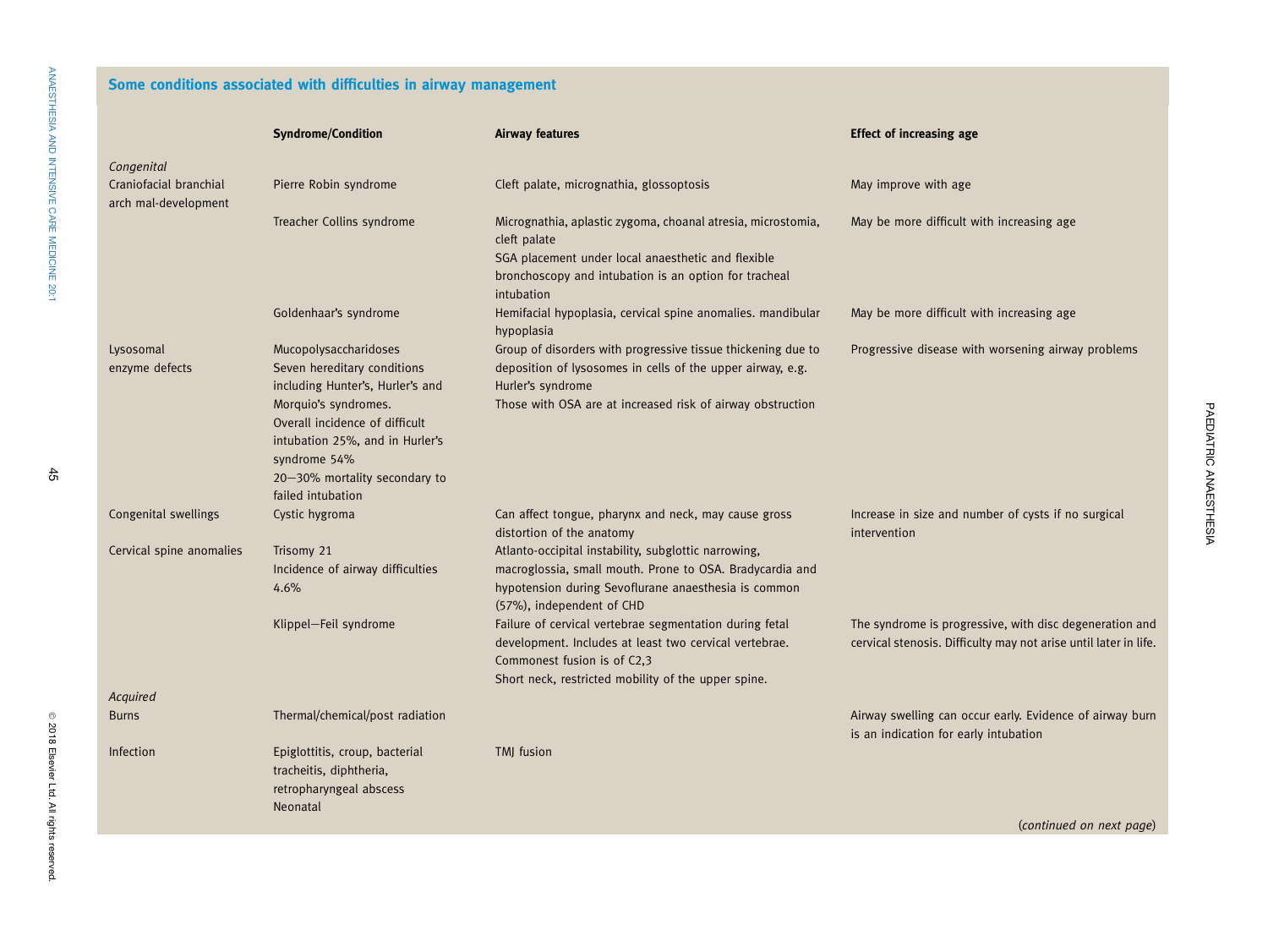| <b>Table 4</b> (continued) | <b>Syndrome/Condition</b>                                                                                                                                                                                               | <b>Airway features</b>                                                                                                                                                                                                                                                                                                                                                                                                                                                                                                                                                                                                                                                                                                                                                                                  | <b>Effect of increasing age</b>                                                                                                                                                                                                      |
|----------------------------|-------------------------------------------------------------------------------------------------------------------------------------------------------------------------------------------------------------------------|---------------------------------------------------------------------------------------------------------------------------------------------------------------------------------------------------------------------------------------------------------------------------------------------------------------------------------------------------------------------------------------------------------------------------------------------------------------------------------------------------------------------------------------------------------------------------------------------------------------------------------------------------------------------------------------------------------------------------------------------------------------------------------------------------------|--------------------------------------------------------------------------------------------------------------------------------------------------------------------------------------------------------------------------------------|
|                            |                                                                                                                                                                                                                         |                                                                                                                                                                                                                                                                                                                                                                                                                                                                                                                                                                                                                                                                                                                                                                                                         |                                                                                                                                                                                                                                      |
| Tumour                     | Papillomatosis                                                                                                                                                                                                          | Recurrent respiratory papillomatosis (RPP) is the most<br>common benign neoplasm of the larynx in children. It is an<br>infectious disease contracted during birth from human<br>papilloma virus (HPV 6 and 11) infected mothers. RRP is the<br>second most common cause of hoarseness in childhood after<br>vocal cord nodules                                                                                                                                                                                                                                                                                                                                                                                                                                                                         | The disease tends to recur and spread after removal.<br>Treatment is with $CO2$ laser microlaryngoscopy. Complete<br>airway obstruction can occur on induction of anaesthesia<br>and appropriate equipment and expertise is required |
| Post surgery/trauma        | Mediastinal masses<br>Laryngeal cysts can present with<br>airway obstruction, including<br>saccular cysts, vallecular cysts,<br>thyroglossal cysts, ductal cysts and<br>laryngoceles.<br>Post cervical fixation or post | Anterior mediastinal masses are associated with airway<br>obstruction and haemodynamic instability. The patient may<br>be difficult to ventilate and anaesthesia should be avoided,<br>if possible<br>Patient posture is important: sitting, reverse Trendelenburg,<br>or even prone position may relieve airway obstruction.<br>Gas induction using sevoflurane and oxygen-helium mixture<br>(20:80%) may be prolonged and is conducted in the best<br>breathing position for the patient<br>Spontaneous ventilation is maintained, muscle relaxants are<br>avoided, rigid bronchoscopy is considered and femoral<br>-femoral bypass is planned<br>Airway management may be complicated by airway<br>obstruction, difficult BMV, and DTI. Planning in advance for a<br>surgical airway may be required | Some mediastinal masses grow rapidly with short cell<br>doubling times. Without treatment, airway obstruction is<br>progressive                                                                                                      |
|                            | maxillofacial surgery                                                                                                                                                                                                   |                                                                                                                                                                                                                                                                                                                                                                                                                                                                                                                                                                                                                                                                                                                                                                                                         |                                                                                                                                                                                                                                      |
| Joint problems             | Still's disease                                                                                                                                                                                                         | TMJ ankylosis, cervical spine instability                                                                                                                                                                                                                                                                                                                                                                                                                                                                                                                                                                                                                                                                                                                                                               | Condition can deteriorate with time. Stiff TMJ and cervical<br>spine cause difficult intubation                                                                                                                                      |
| Tracheal abnormalities     | Subglottic stenosis (can be<br>congenital or acquired)                                                                                                                                                                  |                                                                                                                                                                                                                                                                                                                                                                                                                                                                                                                                                                                                                                                                                                                                                                                                         |                                                                                                                                                                                                                                      |
|                            | CHD, congenital heart disease; TMJ, temporomandibular joint.                                                                                                                                                            |                                                                                                                                                                                                                                                                                                                                                                                                                                                                                                                                                                                                                                                                                                                                                                                                         |                                                                                                                                                                                                                                      |

Table 4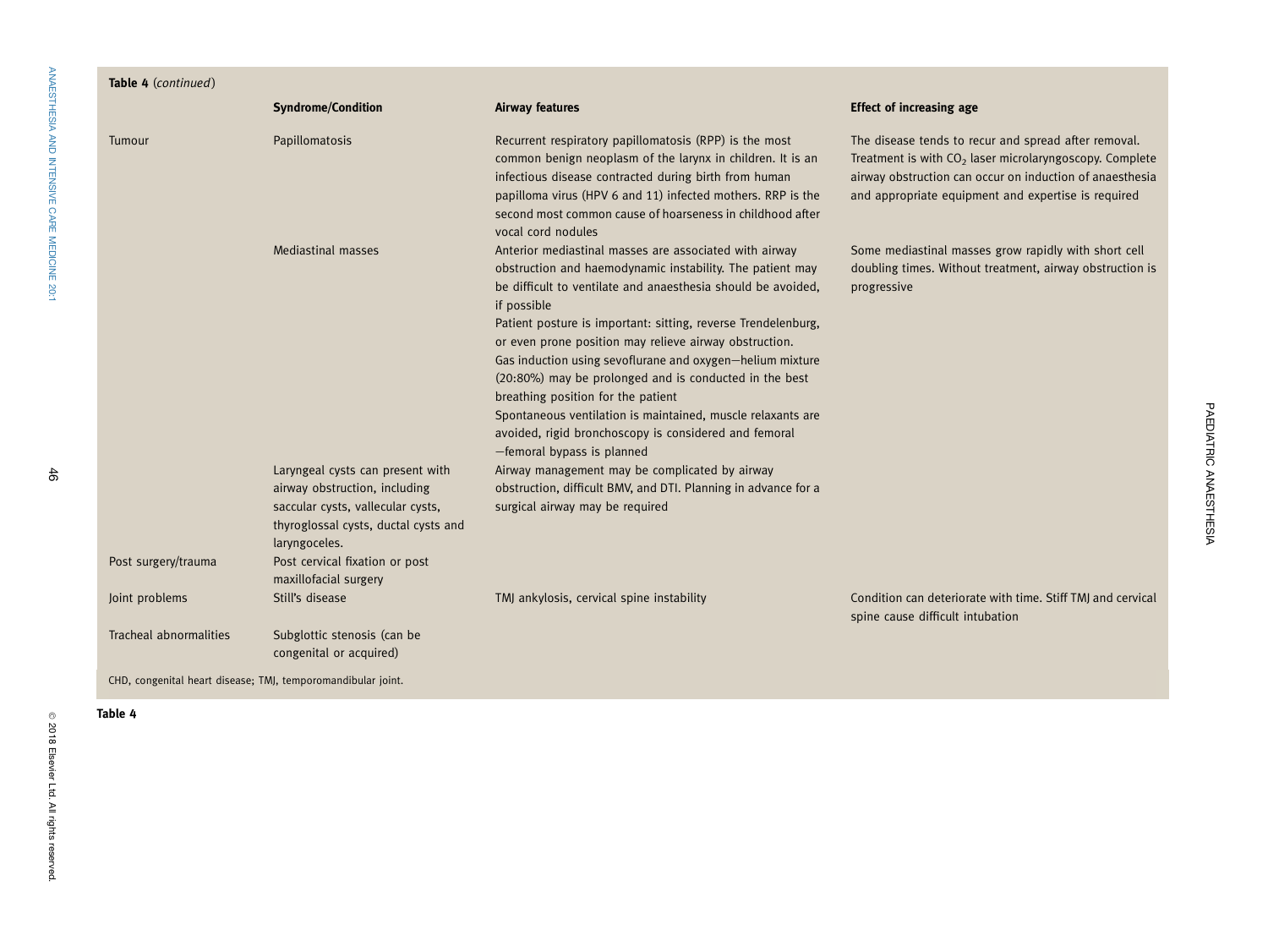| <b>Equipment</b>                                                                                                                  | Advantage                                               | Tips and tricks of use                              |  |  |
|-----------------------------------------------------------------------------------------------------------------------------------|---------------------------------------------------------|-----------------------------------------------------|--|--|
| Endoscopy mask for FOI cf. VBM                                                                                                    | Allows oxygenation and ventilation during<br>intubation | Get the best fit with a large soft cushion          |  |  |
| Swivel connectors cf. VBM                                                                                                         | Used with LMA or facemask                               | Made with various sized holes for FOI               |  |  |
| Tube introducers, gum elastic bougies                                                                                             | Wide range available                                    | Choose one that fits the tube snugly                |  |  |
| Flexible bronchoscope and light source                                                                                            | See Table 6                                             | Needs to be sterilized prior to use                 |  |  |
|                                                                                                                                   |                                                         | Choose one that fits the tube snugly                |  |  |
| Intubating laryngeal mask                                                                                                         |                                                         | Available in size 3, 4 and 5 only                   |  |  |
| AirQ <sup>®</sup> intubating laryngeal mask                                                                                       | Wide range from neonatal up                             | Available from 0.5 to 4.5                           |  |  |
| Pro-Seal LMA                                                                                                                      |                                                         |                                                     |  |  |
| Alternative laryngoscope blades, e.g. Miller,                                                                                     | Useful to have a selection                              |                                                     |  |  |
| McCov                                                                                                                             |                                                         |                                                     |  |  |
| Polio handle                                                                                                                      |                                                         | Polio handle useful if the neck is fixed, or the    |  |  |
|                                                                                                                                   |                                                         | child is in a plaster jacket so access is difficult |  |  |
| Alternative laryngoscopes cf. Airtraq,                                                                                            | Lots of different equipment on the market for           | Need to practise with equipment available in        |  |  |
| Glidescope or other video laryngoscope                                                                                            | paediatric use                                          | your hospital                                       |  |  |
|                                                                                                                                   |                                                         | Easily portable                                     |  |  |
| Cook exchange catheter                                                                                                            |                                                         | Care with choosing size. Use one with a snug        |  |  |
|                                                                                                                                   |                                                         | fit                                                 |  |  |
| Guidewires for FOI for use via the suction                                                                                        |                                                         | Use long wires of various diameters, check          |  |  |
| channel or for retrograde intubation                                                                                              |                                                         | wire will pass through the FOS suction channel      |  |  |
| Cricothyroid equipment: cannula, e.g. 14G/16G                                                                                     |                                                         | Practice on manikin                                 |  |  |
| Ravussin, Portex Mini Trac 4 mm internal                                                                                          |                                                         | Check you have the equipment to ventilate           |  |  |
| diameter tube                                                                                                                     |                                                         | with these                                          |  |  |
| FBI, flexible bronchoscope intubation; FB, flexible bronchoscope; LMA, laryngeal mask airway; VBM Medizintechnik (Sulz, Germany). |                                                         |                                                     |  |  |

# <span id="page-5-0"></span>Recommended equipment for management of difficult intubation (in addition to equipment available in the anaesthetic induction area)

Table 5

NMBDs. Conversely, patients with distal airway obstruction, including tracheomalacia, mucopolysaccharidosis and mediastinal masses, should not be paralyzed. Extrinsic airway compression is exacerbated, diaphragmatic movement is eliminated, large airway compression increases and expiratory flow rates decrease when paralyzed.

Sugammadex rapidly reverses the action of rocuronium providing a faster onset-offset profile than that seen with succinylcholine during a rapid sequence induction. If the patient remains impossible to intubate, despite a limited number of optimal attempts, and the patient is still adequately oxygenated, the appropriate action is to wake the patient up and reverse neuromuscular blockade using sugammadex. If it is impossible to intubate and ventilate (CICV) the patient, an emergency surgical airway is required. Oxygenation of the patient remains the priority in this situation and the administration of sugammadex should not delay this urgent requirement. One should also be mindful that reversal of neuromuscular blockade could make ventilation, intubation, or a surgical airway more difficult, and a delay in the management of oxygenation could have a detrimental effect. The administration of sugammadex may fail to adequately restore spontaneous ventilation in a timely manner during a CICV situation. The reversal of other administered drugs such as intravenous induction agents, opioids and volatile agents should also be considered.

A child may become apnoeic with either an intravenous or gas induction. Never assume that a child's airway will remain patent,

as the muscles of the tongue and pharynx relax on induction. The airway may become obstructed early, making it difficult to increase the depth of anaesthesia. For this reason some favour a total intravenous anaesthesia (TIVA) technique with propofol and remifentanil or alfentanil to ensure adequate depth of anaesthesia throughout. It may be necessary to use an airway adjunct, e.g. a Guedel oropharyngeal airway, in order to maintain anaesthesia, and this may be necessary prior to gaining IV access.

Once anaesthetized, airway management is dictated by physiological factors in the child and the surgical requirements. In many circumstances tracheal tube placement is not required and the airway can be managed with a SGA. Repeated intubation attempts are traumatic and associated with significant morbidity, and should be avoided. Two large multicentre studies from Europe and North America have shown that children who receive more than two attempts at tracheal intubation or supraglottic airway insertion suffer significantly more severe respiratory critical events. $1,6$  If difficulties arise, senior help should be sought early. The practical way in which the anaesthetist plans to manage the paediatric difficult airway depends on his or her set of skills and experience.

#### Bag mask ventilation

This is a corner stone of airway management and a position of safety when other techniques fail. Difficult ventilation is primarily caused by airway narrowing. Laryngomalacia, which is an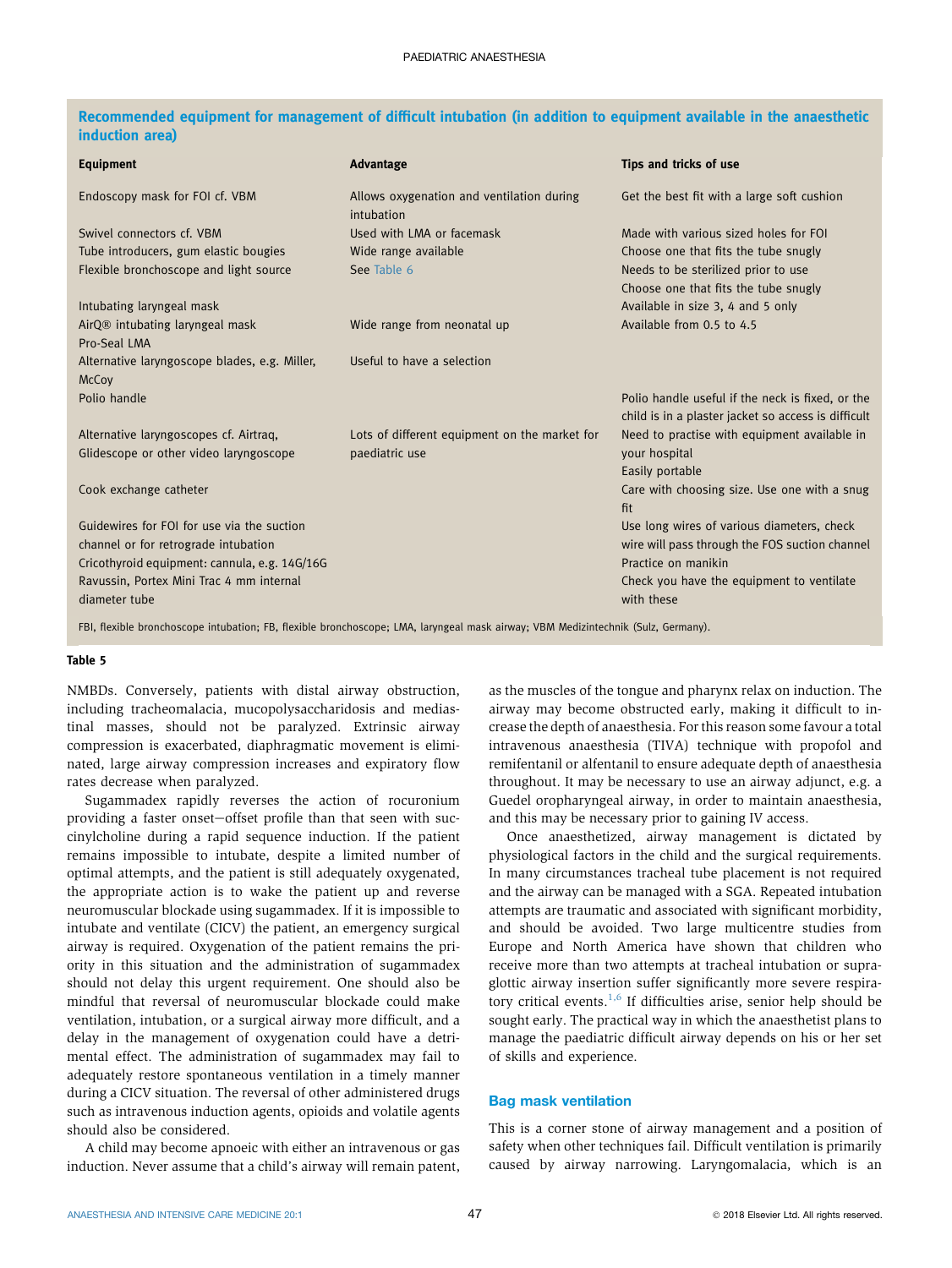example of a collapsible upper airway in a child, can benefit from continuous positive airway pressure (CPAP), which stents the airway and increases functional residual capacity. Inhalation induction can be challenging in the child with a difficult airway, particularly in children with a history of obstructive sleep apnoea caused by tonsil hypertrophy or micrognathia. Optimum bag mask ventilation (BMV) may be required. This includes manoeuvres such as head positioning, chin lift, jaw thrust and oropharyngeal airways. An assistant may be required to inflate the lungs. Of the airway manoeuvres, jaw thrust is the most effective. Predicted difficult ventilation during induction for an infant can be avoided by awake placement of a SGA under local anaesthetic.

#### Difficult laryngoscopy

Although the incidence of difficult laryngoscopy is lower in children than in adults (1.37 vs 9%), the incidence of difficult laryngoscopy in infants is significantly higher than in older children (4.7 vs 0.7%). Other risk factors for difficult laryngoscopy include children undergoing cardiac and oromaxillofacial surgery, ASA physical status III and IV, Mallampati III and IV and children with a low BMI. $<sup>7</sup>$  $<sup>7</sup>$  $<sup>7</sup>$  The incidence of difficult laryngoscopy</sup> is doubled in children undergoing cardiac anaesthesia due to the relatively high incidence of concomitant congenital syndromes such as CHARGE and DiGeorge.

Prolonged intubation attempts in the difficult airway are associated with awareness and hypoxia. Techniques such as TIVA and nasal oxygen can be used to minimize these complications.[8](#page-9-0) Optimum intubation attempts are associated with laryngoscope selection, positioning and the use of intubating introducers. Laryngoscope blades vary in length and shape. The ideal blade depends on the size and anatomy of the patient and the expertise of the practitioner. For example, a straight blade paraglossal approach with a bougie can be successful for infants with Pierre Robin syndrome. Neonates with proportionally large heads may improve with a pad behind their shoulders, where older children do not need head positioning, and teenagers improve with a pillow behind their head.

It is now clear that multiple tracheal intubation attempts are associated with increased morbidity. It has also been shown that three direct laryngoscopy attempts before resorting to an indirect attempt is a risk factor for increased morbidity, along with a child's weight of  $<$ 10 kg and a relatively short thyromental distance. $6$ 

Success rates for various intubation techniques are age dependent, with significantly lower success recorded for all methods in children less than 10 kg. Data taken from the Paediatric Difficult Intubation (PeDI) registry suggests that tracheal intubation with a flexible bronchoscope through a SGA is associated with the highest success rate in those <10 kg.

### Paediatric tracheal tubes

There are a number of important issues concerning tracheal tubes (TT) in paediatrics which should be considered, e.g. the outer diameter of TTs (note that the TT is measured by its internal diameter (ID)), the cuff design and cuff placement and cuff pressures. Cuffed TTs do not increase the risk of post extubation stridor compared with uncuffed TTs, they reliably seal the airway at cuff pressures of  $\leq$ 20 cm H<sub>2</sub>O and reduce the need for TT exchanges.

#### Supraglottic airways

Laryngeal mask airway (LMA) failure rate in children was 0.86% and is lower than adults  $(1.1\%)$ .<sup>[9](#page-9-0)</sup> Independent risk factors associated with failure include ear, nose and throat surgery, nonoutpatient admission status, prolonged surgical duration, congenital/acquired airway abnormality and patient transport.<sup>[10](#page-9-0)</sup>

Supraglottic airway devices are effective as primary airway devices during elective anaesthesia in children with normal airways and as a rescue ventilation device during failed tracheal intubation. SGAs can also reliably provide a clear airway in some children with known difficult airways, but universal application of SGAs for any child with a difficult airway has not been proven. The use of a SGA as a conduit for tracheal intubation in children is now recommended in airway management guidelines and has been described as either a blind intubation technique through the Air-Q<sup>TM</sup> (Cookgas LLC; Saint Louis, MO, USA), or as a conduit for flexible bronchoscopy.<sup>[11,12](#page-9-0)</sup> SGAs remain contraindicated in children at increased risk of pulmonary aspiration although a modified rapid sequence induction technique following awake insertion of the Air-Q<sup>TM</sup> has been described.[13](#page-9-0) Other contraindications for SGAs include children with distal airway collapse (mediastinal masses), raised distal airway pressure including asthma and victims of drowning, children with a partially collapsible lower airway, such as tracheomalacia and children with very limited mouth opening. Specific SGAs have been designed for paediatric use.<sup>[14](#page-9-0)</sup> The Ambu Aura-I and the i-gel both function as airway devices and conduits for tracheal intubation.

#### Video laryngoscopes

Video laryngoscopes integrate video technology with laryngoscopy providing real-time images during intubation from the tip of the blade and displaying them on monitors. Compared to direct laryngoscopy, videolaryngoscopes usually provide a better view of the larynx due to the wide optical angle of view. Intubation times can be longer than direct laryngoscopy, secondary to difficulty manipulating the TT through the vocal cords and also occasional impingement of the TT on the cricoid ring. If this occurs, slightly withdraw the blade of the videolaryngoscope to provide a flatter approach to the glottis, and advance the tracheal tube with a clockwise rotation.<sup>[15](#page-9-0)</sup> Use of a bougie or stylet may assist tube delivery, and TT design and manipulation can help tracheal intubation. Particularly difficult tracheal intubations can be successful by combining videolaryngoscopy and flexible bronchoscopy techniques.

Examples of paediatric videolaryngoscopes include the GlideScope<sup>®</sup> videolaryngoscope® (Verathon Inc. Bothwell, WA, USA), Airtraq® (Prodol, Vizcaya, Spain), C-Mac® (Karl Storz Endoscopy; Tuttlingen, Germany) and TrueView® (Truphatek, Netanya, Israel).

#### **Glidescope®**

This video laryngoscope provides laryngoscopic views at least equal to if not better than conventional laryngoscopy, both in adults and children. It consists of a video monitor attached to a reusable video baton. A disposable blade is in turn attached to the video baton. The single-use blades come in five sizes (0, 1, 2, 3, and 4). Sizes 0 to 3 cover the paediatric population. The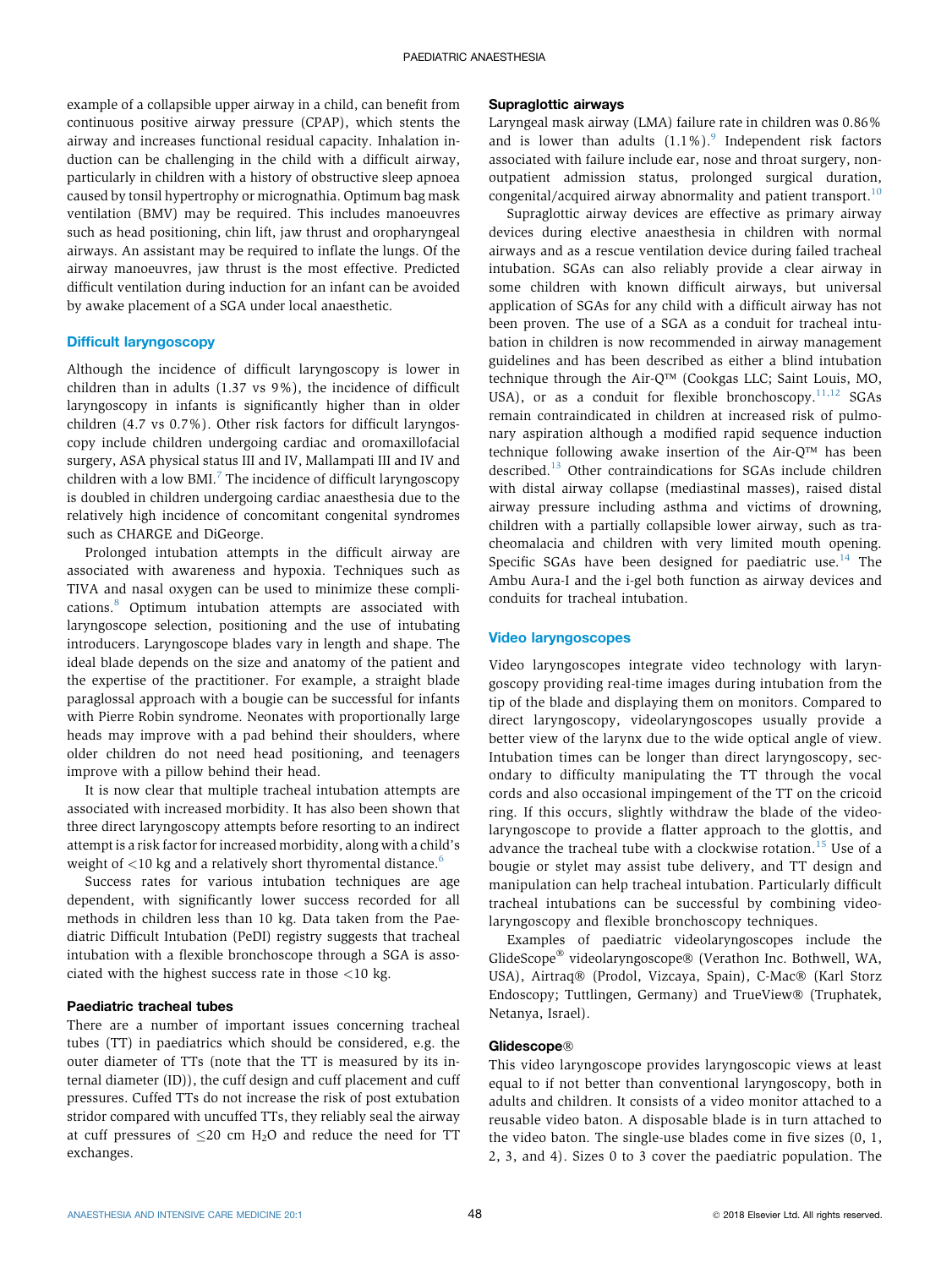<span id="page-7-0"></span>blade has an angulated tip, thus reducing the degree of angulation needed on the blade handle. It is advised that the tracheal tube is mounted onto a stylet to improve tracheal intubation success. Care must be taken to avoid oral trauma with the intubating stylet. A reasonable amount of mouth opening is required for the use of the Glidescope®. In children with small mouths, it may sometimes pose a challenge to manipulate both the baton and the tracheal tube within a limited space.

#### C-Mac

C-Mac® is available in paediatric sizes (Miller 0 and 1, Macintosh 2 and 3 and a paediatric D-blade which is a hyper-angulated Macintosh style blade). A camera at the tip of the laryngoscope blade provides an  $80^\circ$  angle of vision. The blades can be sterilized and fitted to a reusable handle. The image is projected on to a portable video-monitor or a hand-held screen. Intubation can be enhanced with a bougie or stylet. The D-blade has a channel that can be used to hold an oxygen catheter.

#### TrueView<sup>®</sup> infant EVO<sub>2</sub>

TrueView $\otimes$  infant EVO<sub>2</sub> is recommended for children  $1-10$  kg. It is based on a prism optical rod with an optical lens and an angulated blade tip that provides a wide magnified laryngeal view of 46 anterior refracted angle. The blade is narrow with a very low profile, incorporating an oxygen port (flow  $2-5$  L/min) to reduce hypoxia and prevent fogging. The laryngoscope comes with a stylet (OptiShape<sup>TM</sup>) to provide control and rigidity to the independently advancing tracheal tube.

#### **Airtrag**<sup>®</sup>

This device comes in two paediatric sizes, 0 (infant) taking a TT of ID 2.5 $-3.5$  and 1 (paediatric) taking a tracheal tube size of ID 3.5–5.5 cuffed or uncuffed. There are also two further sizes, 2 (small) and 3 (regular). The advantage of the Airtraq $\circledast$  is that the TT is loaded onto the device itself, thereby not overcrowding an already small space. The device can be attached to a screen for teaching purposes or can be viewed through an eyepiece by the person intubating. The device has an integral light source. Once the child's trachea has been intubated, ventilation can commence even prior to disengagement of the tracheal tube from the device. A device for nasal intubations is also available, but exists in only one size.

Optical stylets for paediatric airway management include the Storz Brambrink and the medium size Bonfils (Karl Storz Endoscopy; Tuttlingen, Germany), and the paediatric Shikani Optical Stylet  $(S.O.S.)^{TM}$  (Clarus Medical; Minneapolis, MN, USA). These devices rely on space within the oral cavity in order to advance the optical stylet to the larynx. This can be achieved by manually lifting the mandible and clearing the tongue away from the posterior pharyngeal wall, or using a laryngoscope to achieve the same result. Optical stylets can be useful to intubate the difficult airway with limited upper airway space and/or partially occluding oral lesions.

Cook exchange catheter (CEC): the CEC is a small hollow catheter that can remain in place in the airway, allowing the administration of oxygen via continuous flow during airway exchange manoeuvers. The CEC is useful for changing the TT,

and is also used during flexible bronchoscopy with a wire technique. Rapifit connectors are provided for oxygen insufflation through the CEC by either a re-breathing bag or a jet ventilator. Extreme caution is required when using oxygen down the CEC because of the high risk of barotrauma, and therefore it is not recommended to use oxygen down these catheters. Nasal oxygen is a preferred technique.

Retrograde intubation: A percutaneous needle is placed into the trachea via the cricothyroid membrane. A wire is advanced superiorly into the pharynx. It is then used to railroad either a small TT or a bronchoscope via the suction port to aid visualization of the larynx and so feed a TT over the wire (an exchange catheter may be useful) and into the trachea. An airway exchange catheter may be required for larger patients where the gap between the inside of the tracheal tube and the wire is excessive. Retrograde intubation is rarely required, but has been shown to be of particular use in patients with occlusive upper airway lesions, mucopolysaccharidoses, severe burns, base of tongue lesions and airway debris including blood, pus and sputum.

#### The flexible bronchoscope

Skill with a flexible bronchoscope is essential to manage paediatric patients with difficult airways (Table 6). Results from the Paediatric Difficult Intubation (PeDI) registry confirm superior tracheal intubation first pass success with the flexible bronchoscope compared to direct laryngoscopy, particularly in those <10 kg. Children with limited mouth opening, distorted anatomy, requiring intubation through the nose or conduits, confirmation of tracheal intubation and examination of the upper and lower airway are all indications for a flexible bronchoscope. Flexible bronchoscopes are available in a range of sizes and are designed for different applications. For example, ultra-thin or neonatal bronchoscopes (2.2 mm diameter) allow a size ID 3.0 mm TT, but lack a working channel. Flexible bronchoscopes should be accompanied by ancillary equipment to avoid hypoxia and facilitate intubation, including light sources, bronchoscopy swivel connectors, endoscopy masks, intubating airways, wires, and equipment to apply local anaesthetic to the patient's airway.[16](#page-9-0) Inexperienced users of the flexible bronchoscope may find the nasal route easier for intubation.

The following techniques with the flexible bronchoscope incorporate a method to maintain gas exchange (oxygen and volatile).

 Flexible bronchoscopy via an endoscopy mask and an endoscopic oral airway or a split nasal airway.

## Paediatric flexible bronchoscopes

| <b>Scope</b><br><b>External</b><br>diameter | <b>Tracheal tube</b><br><b>Internal</b><br>diameter | <b>Suction</b><br>channel | <b>Features</b>              | Ease of use                          |
|---------------------------------------------|-----------------------------------------------------|---------------------------|------------------------------|--------------------------------------|
| $2.2 \text{ mm}$                            | $2.5$ mm                                            |                           | Delicate                     | Very pliable,<br>easily<br>misplaced |
| $2.5$ mm<br>$3.8$ mm                        | $3.0 \text{ mm}$<br>$4.5$ mm                        | مما<br>حما                | More robust<br>Better optics | مما<br>مما                           |
|                                             |                                                     |                           |                              |                                      |

Table 6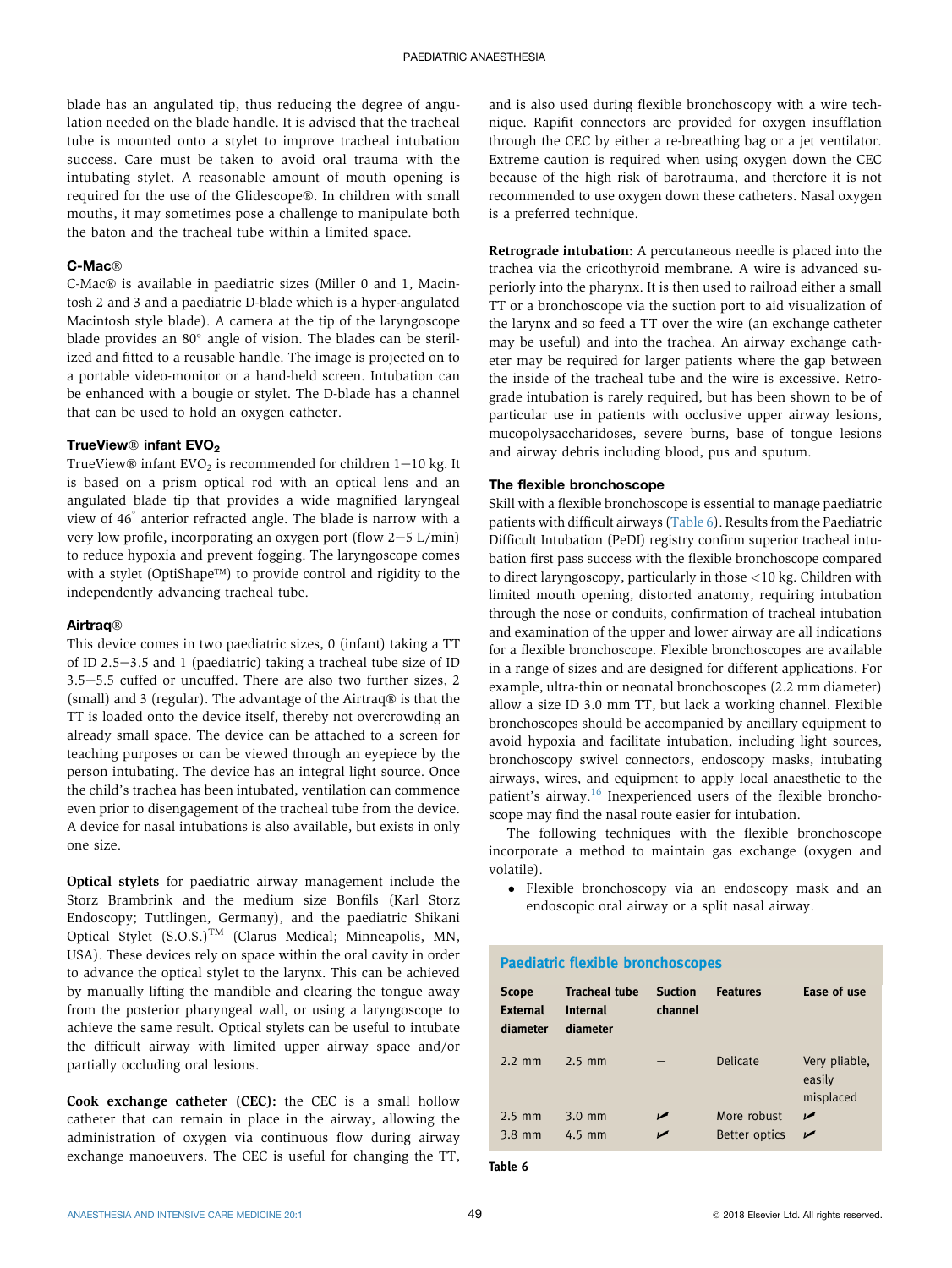- Flexible bronchoscopy via a SGA ( $cLMA^{TM}$ , Air-Q<sup>TM</sup>,  $ProSeal<sup>TM</sup>$  using a swivel connector and an Aintree intubation catheter.
- $\bullet$  Flexible bronchoscopy via an ILMA<sup>TM</sup> and a swivel connector (note the ILMA $TM$  is only suitable for children  $>$ 30 kg). The ILMA<sup>TM</sup> is available in sizes 3, 4 and 5, allowing the passage of a size 6 mm internal diameter Euromedical tracheal tube; it is of particular use in older children with cervical pathology, and limited neck mobility.
- Paediatric flexible bronchoscopy with an adult size bronchoscope, via a swivel connector, a cLMA $TM$ , and a 145 cm 0.038 inch wire (Newton cerebral wire, Cook Critical Care; Bloomington, USA).
- Combined flexible bronchoscope and video-laryngoscope technique is providing superior success rates (GlideScope alone 68% compared with 81% for Glidescope in combination with a flexible bronchoscope). $17$
- EXIT procedure: The EX utero Intrapartum Treatment (EXIT) procedure is performed by a multidisciplinary team during Caesarean section. It is indicated when the neonate's airway is at significant risk of severe obstruction immediately after birth. The technique allows the fetus to be partially delivered and the airway to be controlled while placental perfusion is maintained. Indications include lung or mediastinal tumours, severe micrognathia, congenital high airway obstruction syndromes (CHAOS), EXIT to extra-corporeal membrane oxygenation (ECMO) for certain congenital cardiac conditions and congenital cystic adenomatoid malformation (CCAM).

Tracheostomy: In the difficult airway scenario a tracheostomy may be required to provide a long-term safe airway or may be useful to facilitate major surgery such as craniofacial, maxillofacial or cervical surgery. Paediatric tracheostomy can be technically difficult especially in the very young. Tracheostomy in children does have associated morbidity and mortality and this must be discussed with the family. Overall, complications occur in up to 30% of paediatric patients related to tracheostomies. Complications include failure of placement, trauma, bleeding, pneumothorax, pneumomediastinum, subcutaneous emphysema, accidental decannulation, and displacement or blockage of the tracheal tube. In addition to these, later complications include tracheal stenosis, difficulty with decannulation, granulation formation, subglottic stenosis and long-term speech damage. Direct tracheostomy-related mortality is somewhere between 0.5% and 2.5%. Anaesthesia for a tracheostomy can be achieved with tracheal intubation or if this is anticipated to be difficult, a tracheostomy can be done using a SGA, nasopharyngeal airway or a facemask.

Paediatric CICO: Management of CICO in children has received recent attention. A management protocol and algorithm proposed by Weiss and Engelhardt suggests surgical cricothyroidotomy for all ages, cannula cricothyroidotomy for patients over eight years and surgical tracheostomy and rigid bronchos-copy if expertise and equipment is available.<sup>[18](#page-9-0)</sup> Little clinical evidence exists to support these recommendations. There are only seven cases of paediatric emergency transtracheal cannula

ventilation reported since 1950. The Association of Paediatric Anaesthetists of Great Britain and Ireland in conjunction with the Difficult Airway Society released three consensus documents, one of which considered CICO in a paralysed child aged  $1-8$ years.[19](#page-9-0) This algorithm recommends surgical tracheostomy or rigid bronchoscopy if ear nose and throat surgeons are available. If this fails, surgical cricothyroidotomy with low pressure ventilation through an endotracheal or tracheostomy tube is recommended. Cricothyroidotomy for infants and neonates is contraindicated because of the high risk of severe laryngeal trauma. In this age group an emergency surgical tracheotomy can be performed with a longitudinal midline incision and insertion of a small size 3.0 tracheal tube to allow ventilation with an anaesthetic circuit or self-inflating bag. An animal study used piglets to compared needle cricothyroidotomy and surgical tracheotomy following a training session with anaesthetists. The success rate was highest for surgical tracheotomy.<sup>[20](#page-9-0)</sup> Complications were highest for needle techniques. Training should be available on manikins in case an eFONA procedure is required. On the rare occasion where this situation arises, it is important that an airway ENT surgeon is notified early.

# **Extubation**

Extubation is a time of increased risk of laryngeal spasm, coughing and stridor. Patients, in whom the airway has been difficult to manage, should be extubated awake in a controlled setting. There should be a clear plan for the immediate postextubation period and expertise must be available to reintubate at any moment. Extubation guidelines for adult anaesthesia have been published.<sup>[21](#page-9-0)</sup> It is important to avoid disturbing the child during extubation as this will minimize coughing and the risk of laryngospasm and airway complications. Intravenous lidocaine has been shown to decrease the risk of breath holding and laryngospasm at extubation with a dose of  $1-2$  mg/kg given just prior to extubation. Similarly, lignocaine spray at intubation may decrease adverse events during extubation, including laryngospasm and stridor. Laryngospasm is a common adverse event in paediatric anaesthesia with associated morbidity and mortality. It should be avoided if possible by careful extubation practice. Treatment includes 100% oxygen with continuous positive airway pressure (CPAP), eliminating the stimulus and deepening anaesthesia with propofol or volatile agents, and suxamethonium for persistent laryngospasm.

Stridor can be treated with 'CASH' (CPAP, adrenaline, steroids and helium). Continuous positive airway pressure (CPAP), adrenaline (nebulized adrenaline, 400 µg/kg; maximum 5 mg [5] ml of 1:1000] with electrocardiograph monitoring), steroids (Dexamethasone at 0.6 mg/kg IV. can be given to decrease swelling of the airway), and helium blended with oxygen 30  $-50\%$  FiO<sub>2</sub>. Occasionally, it will be necessary to maintain tracheal intubation if extubation is anticipated to be impossible, and the child will need to be transferred to a paediatric intensive care unit for stabilization prior to extubation.

Treatment with oxygen for the unconscious patient during transport from the operating room to the post-anaesthetic care unit (PACU) is recommended to avoid hypoxia.<sup>[22](#page-9-0)</sup> Adding a pulse oximeter plus oxygen during transport has been shown to elim-inate hypoxia on arrival in PACU.<sup>[23](#page-9-0)</sup> Also, improved monitoring